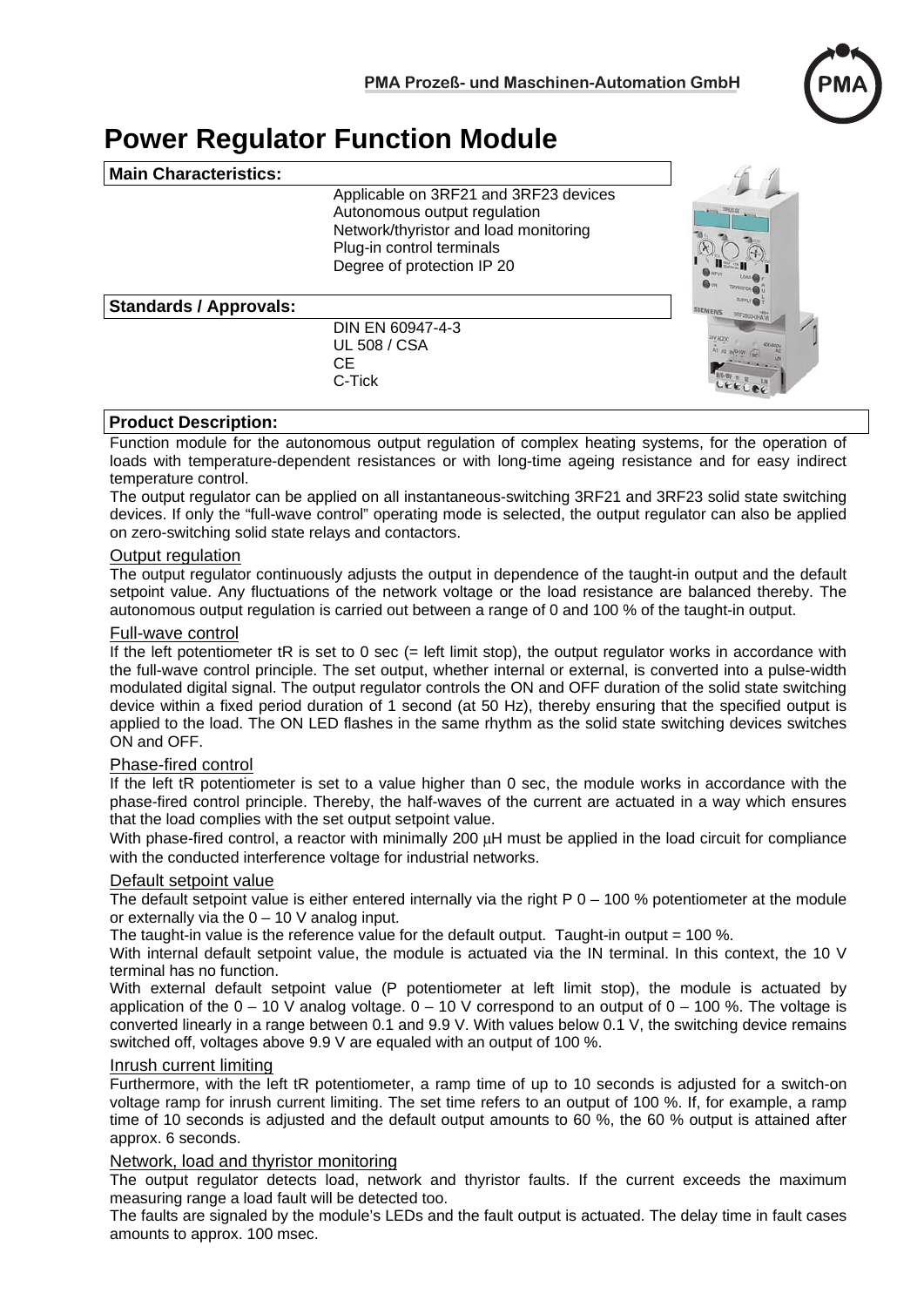

| <b>Ordering Key:</b>                         |                                                                   |                                                |                                                    |                                            |                                                        |                                                          |  |  |  |
|----------------------------------------------|-------------------------------------------------------------------|------------------------------------------------|----------------------------------------------------|--------------------------------------------|--------------------------------------------------------|----------------------------------------------------------|--|--|--|
| 3RF29                                        | $\underline{20}$                                                  | <u>- 0</u>                                     | <u>ਮ</u>                                           | $\mathbf{\Gamma}$                          |                                                        |                                                          |  |  |  |
| Function<br>module for<br>3RF21 and<br>3RF23 | Max. load<br>current<br>$20 = 20 A$<br>$50 = 50$ A<br>$90 = 90 A$ | Connection<br>technology<br>$0 = Not$ relevant | Switching<br>function<br>$H =$ Output<br>regulator | Controlled<br>phases<br>$A =$ Single-phase | Control<br>voltage<br>$= 24 V AC/DC$<br>$3 = 110 V AC$ | Operating<br>voltage<br>$3 = 110230$ V<br>$6 = 400600$ V |  |  |  |

| <b>Main Circuit:</b>       |              |              |              |
|----------------------------|--------------|--------------|--------------|
| Type                       | 3RF2920-0HA. | 3RF2950-0HA. | 3RF2990-0HA. |
| <b>Current detection</b>   |              |              |              |
| Rated operating current le | 20           | 150          | 90           |
| <b>TEACH</b> range<br>٠    | $\dots 20$   | 11050        | 1890         |
| Measuring range            | 22           | 055          | 099          |

| <b>Type</b>                                             |                | 3RF29-0HA                               | 3RF29-0HA.6 |  |  |
|---------------------------------------------------------|----------------|-----------------------------------------|-------------|--|--|
| <b>Rated operating voltage U<sub>e</sub></b>            |                | 110230                                  | 400600      |  |  |
| Tolerance                                               | $\frac{10}{6}$ | $-15/10$                                |             |  |  |
| Rated frequency<br>٠                                    | <b>Hz</b>      | $50/60 \pm 2$                           |             |  |  |
| <b>Rated insulation voltage U<sub>i</sub></b>           |                | 600                                     |             |  |  |
| <b>Voltage detection</b>                                |                |                                         |             |  |  |
| Measuring / TEACH range<br>$\bullet$                    |                | 93.5253                                 | 340  660    |  |  |
| <b>Compensation</b><br>%<br>Network voltage fluctuation |                | (only within the measuring range)<br>20 |             |  |  |

| <b>Control Circuit A1-A2:</b>               |     |            |                   |             |  |  |
|---------------------------------------------|-----|------------|-------------------|-------------|--|--|
| <b>Type</b>                                 |     | 3RF29OHA1. |                   | 3RF29-0HA3. |  |  |
| Rated control supply voltage $\mathsf{U}_s$ |     | 24 AC/DC   |                   | 110 V AC    |  |  |
| Current input<br>٠                          | lmA | < 40       |                   | < 20        |  |  |
| Max. control supply voltage<br>$\bullet$    |     | 26.5 AC    | <b>30 DC</b>      | 121         |  |  |
| Min. control supply voltage                 |     | 20.5 AC    | 18 <sub>D</sub> C | <b>90</b>   |  |  |

| <b>Control Input IN:</b>                                 |     |                   |              |                    |  |  |
|----------------------------------------------------------|-----|-------------------|--------------|--------------------|--|--|
| <b>Type</b>                                              |     | 3RF29-0HA1.       |              | 3RF29OHA3.         |  |  |
| Rated operating voltage $U_c$                            |     | 24 AC/DC          |              | <b>110 AC</b>      |  |  |
| With operating current<br>lmA<br>$\bullet$               |     | < 15              |              | < 15               |  |  |
| Max. operating voltage                                   |     | 26.5 AC           | <b>30 DC</b> | 121                |  |  |
| <b>Response voltage</b>                                  |     | 20.5 AC           | <b>18 DC</b> | <b>79</b>          |  |  |
| With pickup current<br>$\bullet$                         | lmA | > 2               | $\geq 2$     | $\triangleright$ 2 |  |  |
| Drop-out voltage                                         |     |                   |              | 15                 |  |  |
| <b>Rated frequency</b> of the control supply voltage  Hz |     | $50/60 \pm 10 \%$ | $- -$        | $150/60 \pm 10 \%$ |  |  |

| <b>Control Input 0 – 10 V:</b>  |        |            |  |  |  |  |
|---------------------------------|--------|------------|--|--|--|--|
| <b>Type</b>                     |        | 3RF29-0HA. |  |  |  |  |
| <b>Analog input</b>             |        | 010        |  |  |  |  |
| Permissible range<br>$\bullet$  |        | $-1$ 11    |  |  |  |  |
| Input resistance                | kOhm 8 |            |  |  |  |  |
| <b>Period duration</b> at 50 Hz |        |            |  |  |  |  |
| <b>Period duration at 60 Hz</b> |        | 0,83       |  |  |  |  |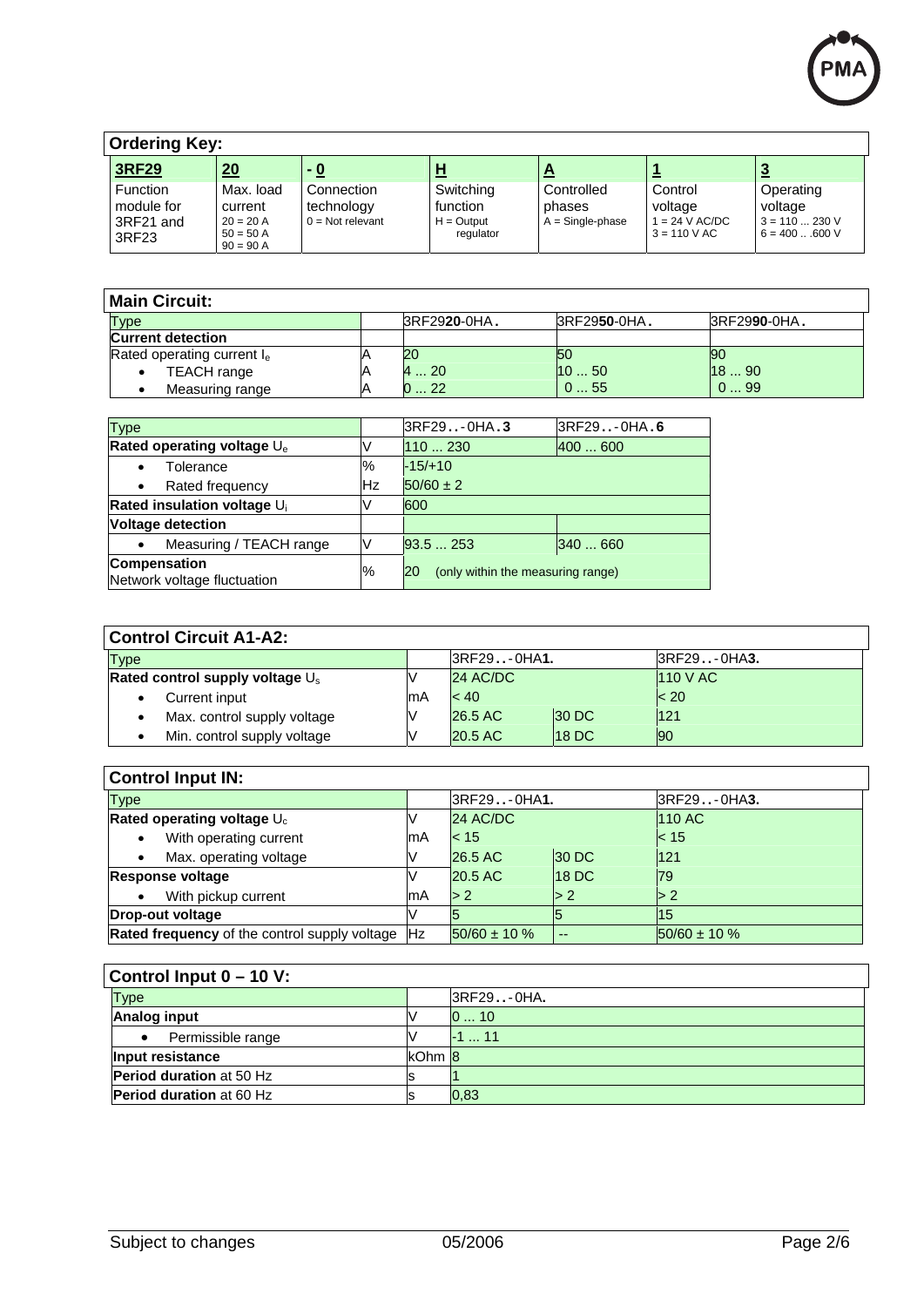

### **Auxiliary Circuit 11-12:**

| <b>Type</b>                                           |      | IRF29OHA1.     | 3RF29-0HA3.     |  |  |
|-------------------------------------------------------|------|----------------|-----------------|--|--|
| <b>Switching voltage</b>                              |      | 24 AC/DC       | <b>110 AC</b>   |  |  |
| Operating current (utilization category)<br>$\bullet$ | - IA | $0.5$ (-12 DC) | $ 0.5$ (-12 AC) |  |  |
| Max. switching voltage                                |      | 30             | 121             |  |  |
| Min. switching voltage                                |      | 15             | 190             |  |  |
| Max. thermal current $I_{th}$                         |      |                |                 |  |  |

| <b>General Data:</b>                                                            |      |                                                               |
|---------------------------------------------------------------------------------|------|---------------------------------------------------------------|
| <b>Ambient temperature</b>                                                      |      |                                                               |
| During operation                                                                | °C   | $-2560$                                                       |
| During storage                                                                  | °C   | $-5580$                                                       |
| <b>Mounting altitude</b>                                                        | m    | 0  1000; at > 1000 m, please contact our Technical Assistance |
| Impact resistance acc. to DIN IEC 68                                            | g/ms | 15/11                                                         |
| <b>Vibration resistance</b>                                                     | g    |                                                               |
| Degree of protection                                                            |      | <b>IP20</b>                                                   |
| Electromagnetic compatibility (EMC)                                             |      |                                                               |
| Interference emission                                                           |      |                                                               |
| o Conducted interference voltage<br>IEC 60 947-4-3                              |      | Class A for industrial applications <sup>1</sup>              |
| o Radiated, high-frequency<br>interference voltage IEC 60 947-4-3               |      | Class A for industrial applications                           |
| Interference resistance                                                         |      |                                                               |
| o Electrostatic discharge acc. to<br>IEC 61 000-4-2 (corresponds to severity 3) | kV   | Contact discharge 4; air discharge 8; performance criterion 2 |
| $\circ$ Induced HF fields acc. to IEC 61 000-4-6                                | MHz  | $0.1580$ ; 140 dB $\mu$ V; performance criterion 1            |
| $\circ$ Burst acc. to IEC 61 000-4-4                                            | kV   | 2/5.0 kHz; performance criterion 1                            |
| o Surge acc. to IEC 61 000-4-5                                                  | kV   | Phase-to-ground 2; phase-to-phase 1; performance criterion 2  |
| <b>Isolation resistance</b>                                                     |      | MOhm 1,5 (between Main- and Control circuit)                  |

| <b>Type</b>                            |                                         | Screw connection                                       |
|----------------------------------------|-----------------------------------------|--------------------------------------------------------|
| Connection, auxiliary/control contacts |                                         |                                                        |
| Conductor cross-section                | $\text{mm}^2$<br>mm <sup>2</sup><br>AWG | $1 \times (0.5  2.5)$<br>$2 \times (0.5  1.0)$<br>2012 |
| Stripping length                       | mm                                      |                                                        |
| <b>Terminal screw</b>                  |                                         | M <sub>3</sub>                                         |
| Tightening torque                      | Nm.                                     | 0.50.6                                                 |
| $\circ$                                | lb.in                                   | 4.55.3                                                 |
| Current transformer hole diameter      | mm                                      | 17                                                     |

1

 $1$  With phase-fired control, a reactor with min. 200  $\mu$ H must be applied in the load circuit in order to comply with the limit values for conducted interference voltages in industrial networks. **Attention!** 

This product was constructed as an EMC Class A device. The use of this product in residential applications could lead to radio interferences. In such an application, additional filtering may be required.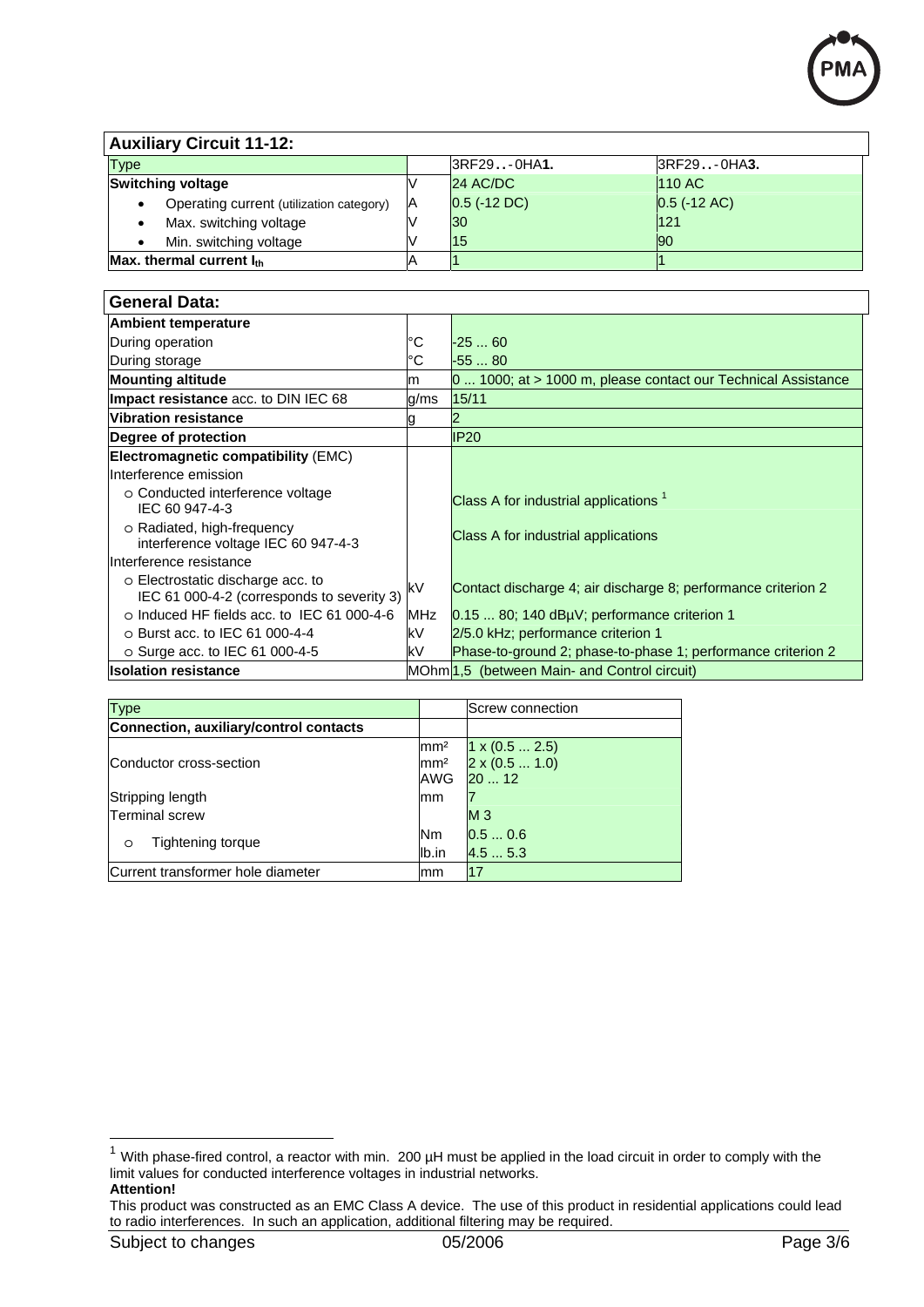

### **Allocation to the Solid State Switching Devices: Applicable for Control voltage Terminals Applicable for Control voltage Terminals** Solid state relays 3RF21 **. .**- **1**BA**0.** 3RF21 **. .**- **3**BA**0 .** 3RF21 **. .**- **1**BA**1.** 3RF21 **. .**- **3**BA**1 .** 3RF21 **. .**- **1**BA**2.** 3RF21 **. .**- **3**BA**2 .** 3RF21 **. .**- **1**BA**4.** 3RF21 **. .**- **3**BA**4 .**  $Us = 24 VDC$ Us = 24 V AC/DC Us = 110...230 V AC  $Us = 4...30 V DC$ **Screw and ring cable** connection Solid state contactors 3RF23 **. .**- **1**BA**0.** 3RF23 **. .**- **3**BA**0 .** 3RF23 **. .**- **1**BA**1.** 3RF23 **. .**- **3**BA**1 .** 3RF23 **. .**- **1**BA**2.** 3RF23 **. .**- **3**BA**2 .** 3RF23 **. .**- **1**BA**4.** 3RF23 **. .**- **3**BA**4 .**  $Us = 24 V DC$  $Us = 24 V AC/DC$ Us = 110...230 V AC  $Us = 4...30 V DC$ Screw and ring cable connection **Accessories Drugs Corder No.** Sealable caps 3RF2900-0RA88

With full-wave control, the operation of the output regulator is also permissible on zero-switching solid state switching devices.

### **SIDAC Reactors for the Phase-Fired Control Operating Mode:**

| Type                 | BRF2920-0HA.  | BRF2950-0HA.  | BRF2990-0HA.  |
|----------------------|---------------|---------------|---------------|
| <b>Rated voltage</b> |               |               |               |
| Up to $230$ V        | 4EM4700-8CB00 | 4EM5001-1CB00 | 4EM6100-5CB00 |
| Up to 480 $V$        | 4EM4915-0CB00 | 4EM6100-6CB00 | 4EM5316-7CB00 |
| Up to 660 $\vee$     | 4EM5007-7CB00 | 4EM6204-0CB00 | 4EM5412-0CB00 |

### **Mounting:**

The module can be mounted onto all solid state switching devices listed above. After disconnection of the control terminal from the solid state switching device and disconnection of the line to the load from the 2T terminal, the output regulator can be snapped on. All connections to the basic device are realized thereby. Caution: The guide at the transformer must be inserted into the groove of the solid state switching device! The control terminal of the solid state relay or contactor is plugged into the function module's A2-A2 terminal. The line to the load must be routed through the transformer (D 17.0 mm) and reconnected to the solid state switching device.

For dismounting, the two clips fixed to the top of the output regulator must be lifted by means of a small screwdriver. The module must then be manually withdrawn from the basic device in vertical direction.

### **Commissioning:**

When the supply voltage (terminal A1-A2) is first applied, the two THYRISTOR and SUPPLY LEDs flash alternately as no TEACH process has yet been carried out. The fault signal output is not set thereby. The function module can be taught in the controlled or uncontrolled state.

Press the TEACH button for at least 3 seconds. After this time, the load monitoring detects the current flowing through the solid state relay or contactor and stores it as a setpoint value<sup>2</sup>. If an inrush current limit has been set at the module, the output regulator independently passes through the voltage ramp and only detects the reference output at the end of the set time. The position of the P potentiometer has no influence on the TEACH process. The correct completion of the TEACH process is indicated by a simultaneous continuous illumination of the three right LEDs.

The TEACH process can be repeated at any time.

The output regulator cannot be operated without a TEACH process. With the supply voltage applied, the TEACH button can be pressed shortly, maximum for one second, for test purposes. For this time, the solid state switching device switches through and you can thereby test the arrangement.

1

**<sup>2</sup>** Attention: If the supply voltage **and** the frequency to the module changes the TEACH process must be carried out once again!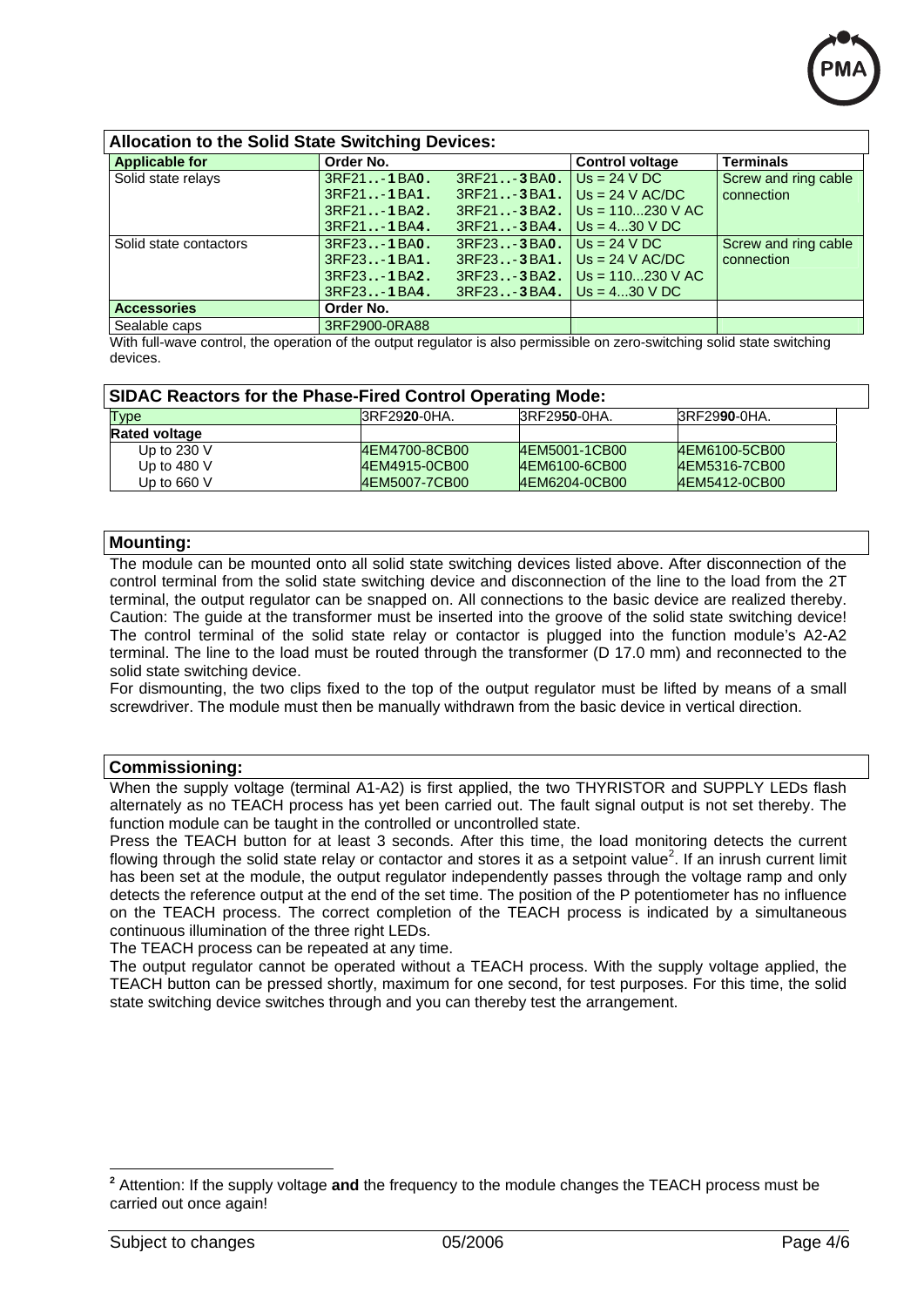## **Function Diagram:**